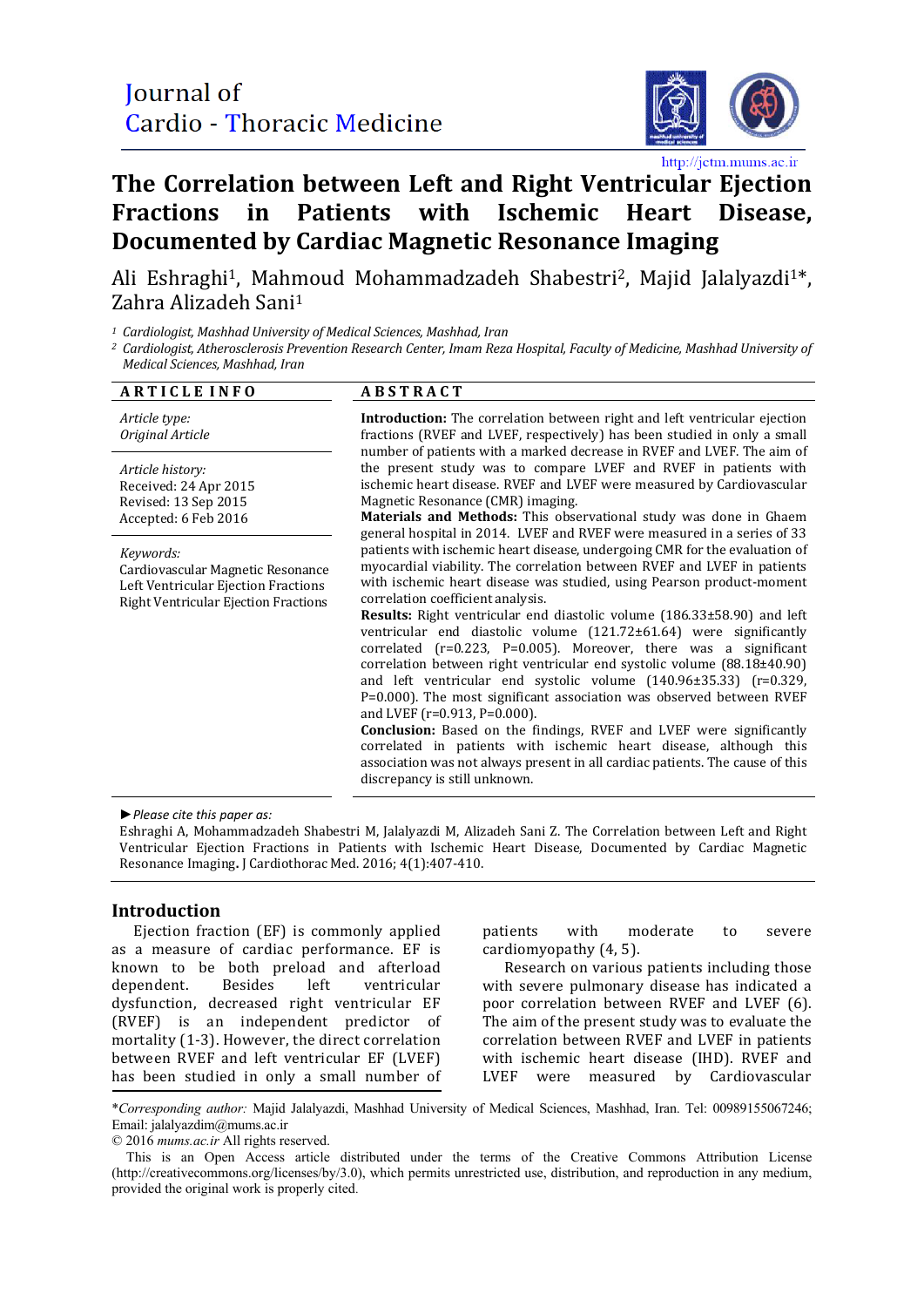Magnetic Resonance (CMR) imaging. This correlation can help us to estimate RV function by LV function and improve our clinical decision making.

## **Materials and Methods**

This observational study was done in Ghaem general hospital in 2014 with simple sapling. In this study, we analyse CMR data of 33 patients with Ischemic heart disease, who had been referred to our hospital for assessment of cardiac viability. we evaluate the correlation of RVEF and LVEF. We exclude patients with myocardial infarction in the last month. This correlation was studied by correlation analysis, using SPSS 18. This association was evaluated in all patients with or without cardiomyopathy (defined as LVEF and RVEF < 50%) and those with severe cardiomyopathy (LVEF and RVEF < 30%).

All imaging procedures were performed,<br>using a 1.5 T SIEMENS MRI scanner T SIEMENS MRI scanner (manufactured by Germany). By use of MRI short axis cine views, RVEF and LVEF were assessed through conventional manual tracing of systolic and diastolic endocardial borders.

In the present study, the obtained data were normally distributed. Pearson's correlation coefficient test was used to explore coefficient theassociation between LVEF and RVEF. P-value less than 0.05 was considered statistically significant.

### **Results**

A male predominance was observed in the study population (61%). Baseline characteristics of patients are presented in Table 1.

Right ventricular end diastolic volume (RVEDV) was measured in all patients. Minimum and maximum RVEDV were reported to be 77 mm3 and 200 mm3, respectively, with the mean of  $186.33$  mm<sup>3</sup> (standard deviation= 58.90). Left ventricular end diastolic volume (LVEDV) was also measured in all patients. Minimum LVEDV was reported to be 108 mm3 and maximum LVEDV was 342 mm<sup>3</sup>; the mean value was estimated at 121.72 mm<sup>3</sup> (standard deviation= 61.64).

As the results indicated, correlation between RVEDV and LVEDV was statistically

**Table 1.** Baseline characteristics of patients

| Characteristics                                     | Patients (n=33) |
|-----------------------------------------------------|-----------------|
| Male sex                                            | 20(61%)         |
| Age                                                 | 52.27(5.88)     |
| Ischemic heart disease                              | 33 (100%)       |
| History of coronary artery bypass<br>grafting       | 5(15%)          |
| History of diabetes                                 | 15(45%)         |
| History of hypertension                             | 14(42%)         |
| History of smoking                                  | 5(15%)          |
| History of chronic obstructive<br>pulmonary disease | 2(6%)           |



**Figure 1.** The significant correlation between RVEF and LVEF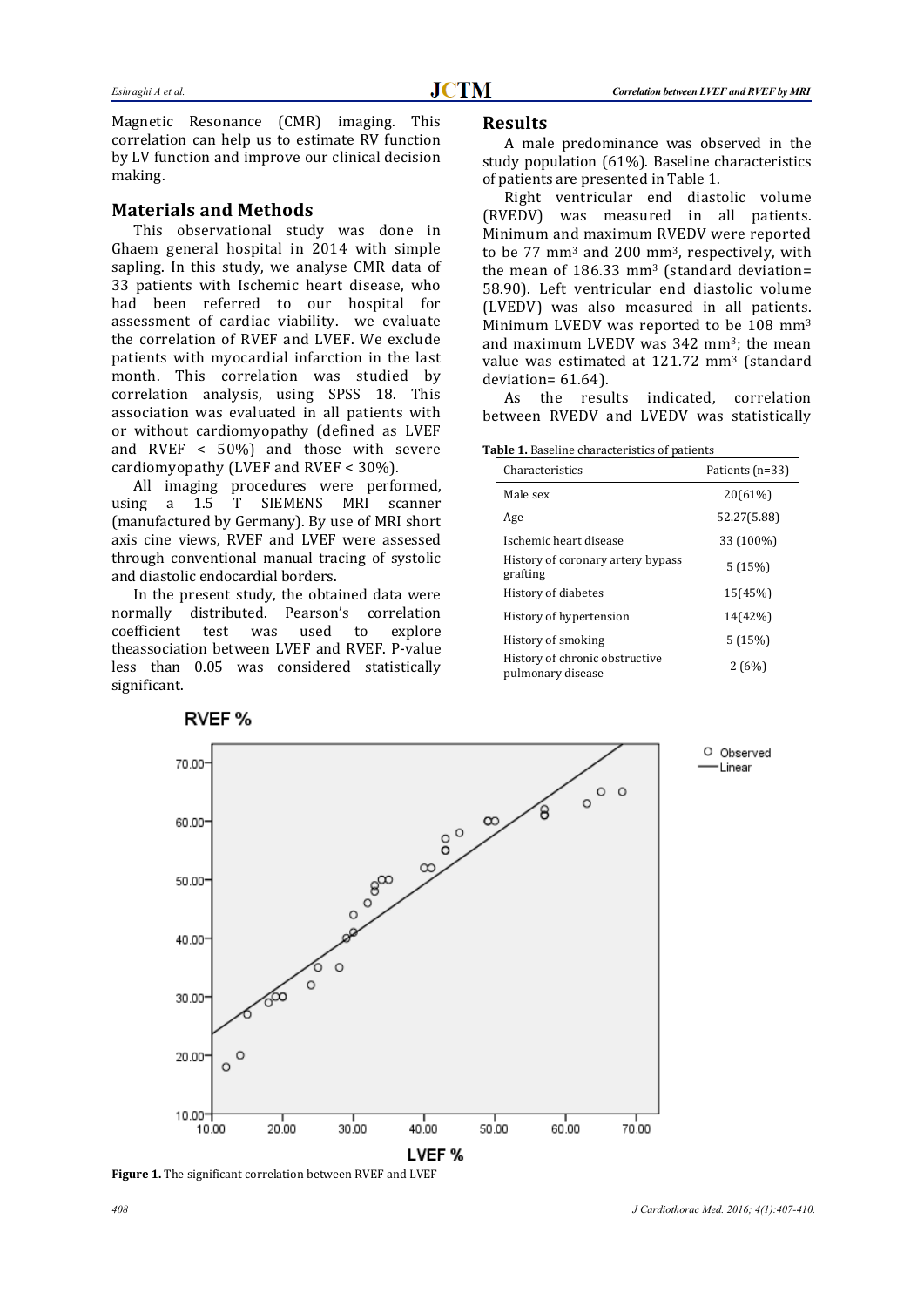significant (P=0.005). Right ventricular end systolic volume (RVESV) (88.18±40.90) and left ventricular end systolic volume (LVEDV)<br>(140.96±35.33) were also significantly  $(140.96\pm 35.33)$  were also significantly<br>correlated  $(P=0.000)$ . The significant correlated (P=0.000). The significant correlation was observed between RVEF and LVEF (r=0.913, P=0.000) (Figure 1).

#### **Discussion**

The most important finding of our study was the significant correlation between RVEF and LVEF in IHD patients with normal or reduced EF. Previous studies on the correlation between RVEF and LVEF have focused on a small number of patients with a marked decrease in ventricular function and these studies found a moderate correlation (r=0.63) between right and left<br>ventricular functions in patients with ventricular functions in patients with cardiomyopathy (4-8). However, no patients with preserved ventricular function were evaluated in the mentioned studies.

The present research is the only study evaluating RVEF and LVEF correlation in IHD patients with normal and reduced EF. Although Maddahi et al. (9) simultaneously measured left and right ventricular functions using equilibrium scintigraphy. They have only 11 patients with normal RV and LVEF > 50%. They found no correlation between the two chambers size and function. Maddahi in his study found that mean<br>RVEF was significantly less than left significantly less than left ventricular ejection fraction (p < 0.001).

The findings reported by Vizza et al. (6) indicating a poor correlation between LVEF and RVEF (r=0.44) further substantiate our results (r=0.32). Moreover, multiple studies are in accordance with the present findings regarding<br>the significant correlation between left correlation between left ventricular and right ventricular systolic functions in patients with decreased EF (4, 5, 10, 11). For instance, Emilsson (10) and MacNee et al. (11) found that RVEF and LVEF are only correlated in patients with severe emphysema and decreased left and right ventricular functions.

Furthermore, Benedetto and Nusynowitz (12) found a strong correlation between LVEF and RVEF in patients with cardiomyopathy. However, patients with preserved left and right ventricular functions were not evaluated. In the present study, we assessed the correlation between LVEF and RVEF in IHD patients with normal or decreased RVEF and LVEF and we found strong correlation between them . small study population and restriction in IHD patients like other study may be our limitation.

### **Conclusion**

Estimation of RVEF is very important in clinical practice. Based on the findings, there was a significant correlation between LVEF and RVEF in patients with IHD. This association was observed in patients with preserved or reduced EF, although such a correlation is not present in all cardiac patients. The cause of this discrepancy is still undetermined. We suggest<br>further study in different type of further study in different type of cardiomyopathy and with larger sample. verifying of this correlation is very important in clinical decision and practice.

## **Conflict of Interest**

The authors declare no conflict of interest.

#### **References**

- 1. Juilliere Y, Barbier G, Feldmann L, Grentzinger A, Danchin N, Cherrier F. Additional predictive value of both left and right ventricular ejection fractions on long-term survival in idiopathic dilated cardiomyopathy. Eur Heart J. 1997; 18:276-80.
- 2. Di Salvo TG, Mathier M, Semigran MJ, Dec GW. Preserved right ventricular ejection fraction predicts exercise capacity and survival in advanced heart failure. J Am Coll Cardiol. 1995; 25:1143-53.
- 3. [Zornoff LA,](http://www.ncbi.nlm.nih.gov/pubmed/?term=Zornoff%20LA%5BAuthor%5D&cauthor=true&cauthor_uid=11985906) [Skali H,](http://www.ncbi.nlm.nih.gov/pubmed/?term=Skali%20H%5BAuthor%5D&cauthor=true&cauthor_uid=11985906) [Pfeffer MA,](http://www.ncbi.nlm.nih.gov/pubmed/?term=Pfeffer%20MA%5BAuthor%5D&cauthor=true&cauthor_uid=11985906) [St John Sutton M,](http://www.ncbi.nlm.nih.gov/pubmed/?term=St%20John%20Sutton%20M%5BAuthor%5D&cauthor=true&cauthor_uid=11985906)  [Rouleau JL,](http://www.ncbi.nlm.nih.gov/pubmed/?term=Rouleau%20JL%5BAuthor%5D&cauthor=true&cauthor_uid=11985906) [Lamas GA,](http://www.ncbi.nlm.nih.gov/pubmed/?term=Lamas%20GA%5BAuthor%5D&cauthor=true&cauthor_uid=11985906) et al. Right ventricular dysfunction and risk of heart failure and mortality after myocardial infarction. J Am Coll Cardiol. 2002; 39:1450-5.
- 4. [Beck-da-Silva L,](http://www.ncbi.nlm.nih.gov/pubmed/?term=Beck-da-Silva%20L%5BAuthor%5D&cauthor=true&cauthor_uid=15184726) [de Bold A,](http://www.ncbi.nlm.nih.gov/pubmed/?term=de%20Bold%20A%5BAuthor%5D&cauthor=true&cauthor_uid=15184726) [Davies R,](http://www.ncbi.nlm.nih.gov/pubmed/?term=Davies%20R%5BAuthor%5D&cauthor=true&cauthor_uid=15184726) [Chow B,](http://www.ncbi.nlm.nih.gov/pubmed/?term=Chow%20B%5BAuthor%5D&cauthor=true&cauthor_uid=15184726)  [Ruddy T,](http://www.ncbi.nlm.nih.gov/pubmed/?term=Ruddy%20T%5BAuthor%5D&cauthor=true&cauthor_uid=15184726) [Fraser M,](http://www.ncbi.nlm.nih.gov/pubmed/?term=Fraser%20M%5BAuthor%5D&cauthor=true&cauthor_uid=15184726) et al. Effect of bisoprolol on right ventricular function and brain natriuretic peptide in patients with heart failure. Congest Heart Fail. 2004; 10:127-32.
- 5. Quaife RA, Christian PE, Gilbert EM, Datz FL, Volkman K, Bristow MR. Effects of carvedilol on right ventricular function in chronic heart failure. Am J Cardiol. 1998; 81:247-50.
- 6. Vizza CD, Lynch JP, Ochoa LL, Richardson G, Trulock EP. Right and left ventricular dysfunction in patients with severe pulmonary disease. Chest. 1998; 113:576-83.
- 7. Berger HJ, Matthay RA, Loke J, Marshall RC, Gottschalk A, Zaret BL. Assessment of cardiac<br>performance with quantitative radionuclide with quantitative radionuclide angiocardiography: right ventricular ejection fraction with reference to findings in chronic obstructive pulmonary disease. Am J Cardiol. 1978; 41:897-905.<br>8. Gentzler RD
- 2nd, Briselli MF, Gault JH. Angiographic estimation of right ventricular volume in man. Circulation. 1974; 50:324-30.
- 9. [Maddahi J,](http://www.ncbi.nlm.nih.gov/pubmed/?term=Maddahi%20J%5BAuthor%5D&cauthor=true&cauthor_uid=455621) [Berman DS,](http://www.ncbi.nlm.nih.gov/pubmed/?term=Berman%20DS%5BAuthor%5D&cauthor=true&cauthor_uid=455621) [Matsuoka DT,](http://www.ncbi.nlm.nih.gov/pubmed/?term=Matsuoka%20DT%5BAuthor%5D&cauthor=true&cauthor_uid=455621) [Waxman AD,](http://www.ncbi.nlm.nih.gov/pubmed/?term=Waxman%20AD%5BAuthor%5D&cauthor=true&cauthor_uid=455621)  [Stankus KE,](http://www.ncbi.nlm.nih.gov/pubmed/?term=Stankus%20KE%5BAuthor%5D&cauthor=true&cauthor_uid=455621) [Forrester JS,](http://www.ncbi.nlm.nih.gov/pubmed/?term=Forrester%20JS%5BAuthor%5D&cauthor=true&cauthor_uid=455621) et al. A new technique for assessing right ventricular ejection fraction using rapid multiple-gated equilibrium cardiac blood pool scintigraphy. Description, validation and